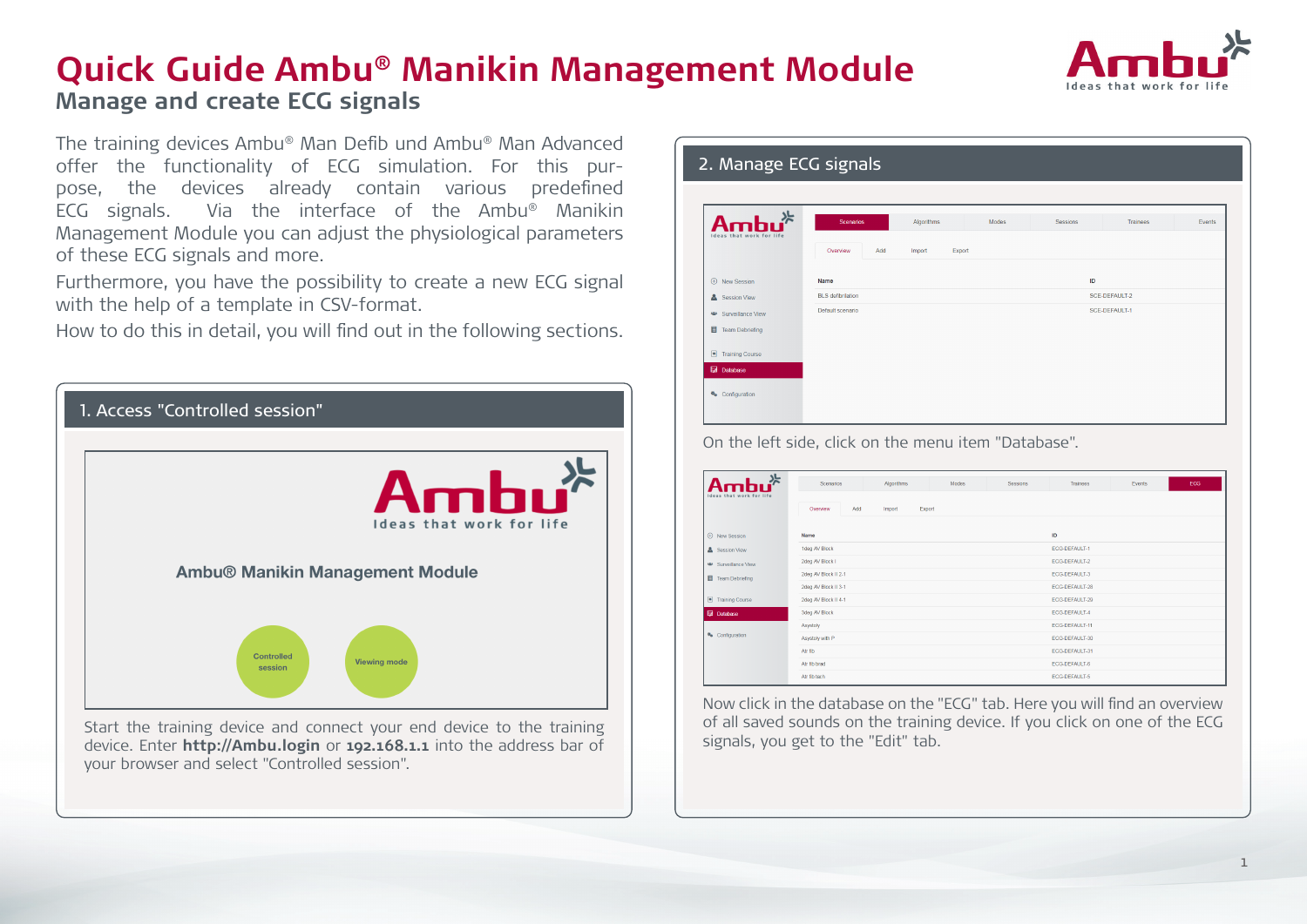## Continuation: Manage ECG signals

| $-25$<br>Ideas that work for life | Algorithms<br>Scenarios   | Modes<br>Trainees<br>Events<br>Sessions    | ECG.<br>Sounds |
|-----------------------------------|---------------------------|--------------------------------------------|----------------|
|                                   | Overview<br>Add<br>Edit   | Export<br>Import                           |                |
| <b>(b)</b> New Session            | Name                      | Sinus                                      |                |
| Session View                      | <b>BP Systolic</b>        | 120                                        |                |
| 44 Surveillance View              | <b>BP Diastolic</b>       | 80                                         |                |
| Team Debriefing                   | SpO <sub>2</sub>          | 99                                         |                |
| Training Course                   | etCO <sub>2</sub>         | 40                                         |                |
| <b>Database</b>                   | Heart freq.               | 60                                         |                |
| $\Phi_0$ Configuration            | <b>Breathing</b>          | 15                                         |                |
|                                   | Sound                     | Fast breathing<br>$\overline{\phantom{a}}$ |                |
|                                   | <b>ECG</b> signal preview |                                            |                |
|                                   |                           |                                            |                |
|                                   | <b>Upload ECG signal</b>  | Browse                                     |                |
|                                   |                           | 凼<br>_                                     |                |

In this view you have the possibility to change the name and physiological parameters of the selected ECG signal. In addtion, you can see already a preview of the ECG signal.

The physiological parameters are given in the following units:

| <b>Parameter</b>         | Unit  |
|--------------------------|-------|
| Systolic blood pressure  | mmHg  |
| Diastolic blood pressure | mmHg  |
| SpO <sub>2</sub>         |       |
| etcO,                    | mmHg  |
| <b>Breathing</b>         | 1/min |
| Heart rate               | 1/min |

For saving  $\left(\frac{1}{2}\right)$  or deleting  $\left(\frac{1}{2}\right)$  the ECG signal use the two buttons below.

## 3. Create a new ECG signal

|                                         | Add<br>Overview<br>Export<br>Import                                                                                              |  |
|-----------------------------------------|----------------------------------------------------------------------------------------------------------------------------------|--|
| <b>E</b> New Session                    | Select file to import<br>Browse                                                                                                  |  |
| Session View                            |                                                                                                                                  |  |
| AM Surveillance View                    | Download CSV template<br><b>Guidelines</b>                                                                                       |  |
| п<br>Team Debriefing                    | Required fields are marked with a ?. If these are not specified, the import will fail.<br>Optional fields are marked with a (?). |  |
| $\bullet$<br><b>Training Course</b>     | Additional guidelines for the template is written within [] brackets inside the template.                                        |  |
| Database                                |                                                                                                                                  |  |
| <sup>O</sup> <sub>o</sub> Configuration |                                                                                                                                  |  |

With the help of a template in CSV-format you can create your own ECG signal. You can download the template directly from the training device. To do this, go to the tab "Import" under "ECG" and click on "Download CSV template". Now you can save the CSV-file on your computer and edit it with a suitable spreadsheet program.

|                 | A                        | B          | c                | D                | Ε   | F   | G              | н              |                | IJ             | κ                | L                |
|-----------------|--------------------------|------------|------------------|------------------|-----|-----|----------------|----------------|----------------|----------------|------------------|------------------|
| $\mathbf{1}$    | Name                     | P          |                  |                  |     |     |                |                |                |                |                  |                  |
| $\overline{2}$  | <b>RR</b> systolic       | ş          |                  |                  |     |     |                |                |                |                |                  |                  |
| 3               | <b>RR</b> diastolic      | P          |                  |                  |     |     |                |                |                |                |                  |                  |
| 4               | SpO <sub>2</sub>         | P          |                  |                  |     |     |                |                |                |                |                  |                  |
| 5               | etCO <sub>2</sub>        | ş          |                  |                  |     |     |                |                |                |                |                  |                  |
| 6               | <b>Breathing</b>         | P          |                  |                  |     |     |                |                |                |                |                  |                  |
|                 | <b>Heart frequency</b>   | P          |                  |                  |     |     |                |                |                |                |                  |                  |
| 8               | Defibrillation display ? |            |                  |                  |     |     |                |                |                |                |                  |                  |
| 9               | Frequency                | P          |                  |                  |     |     |                |                |                |                |                  |                  |
|                 | 10 Pulse                 | (?)        | (?)              | (?)              |     |     |                |                |                |                |                  |                  |
| 11              |                          |            |                  |                  |     |     |                |                |                |                |                  |                  |
| 12 <sub>1</sub> |                          | Ш          | Ш                | aVR              | aVL | aVF | V <sub>1</sub> | V <sub>2</sub> | V <sub>3</sub> | V <sub>4</sub> | V <sub>5</sub>   | V <sub>6</sub>   |
| 13 ?            |                          | (?)        | (?)              | (?)              | (?) | (?) | (?)            | (?)            | (?)            | (?)            | (?)              | (?)              |
|                 | 14(?)                    | (?)        | (?)              | (?)              | (?) | (?) | (?)            | (?)            | (?)            | (?)            | (?)              | (?)              |
|                 | 15(?)                    | (?)        | (?)              | (?)              | (?) | (?) | (?)            | (?)            | (?)            | (?)            | (?)              | (?)              |
|                 | 16(?)                    | (?)        | (?)              | (?)              | (?) | (?) | (?)            | (?)            | (?)            | (?)            | (?)              | (?)              |
|                 | 17(?)                    | (?)        | (?)              | (?)              | (?) | (?) | (?)            | (?)            | (?)            | (?)            | (?)              | (?)              |
|                 | 18 (?)                   | (?)        | (?)              | (?)              | (?) | (?) | (?)            | (?)            | (?)            | (?)            | (?)              | (?)              |
|                 | لتصالحها                 | $\sqrt{2}$ | $\overline{121}$ | $\overline{121}$ | 121 | 121 | 121            | 121            | 121            | 121            | $\overline{121}$ | $\overline{121}$ |

**Note:** All fields with "?" are mandatory and all fields with "(?)" optional. If a mandatory field is not filled in, the file cannot be re-imported to the training device. The field "Defibrillation display" is an exception and can be left blank.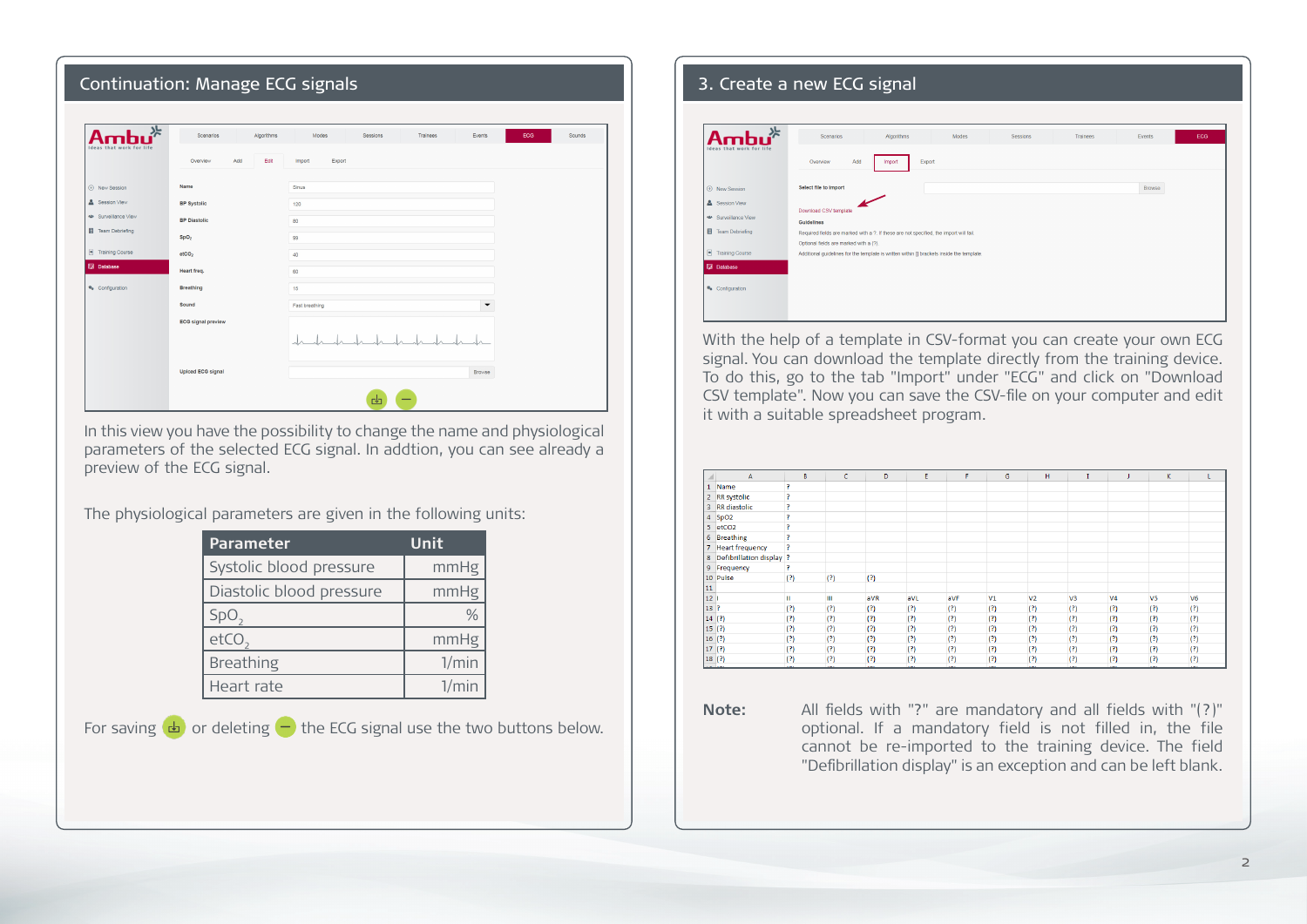### Continuation: Create a new ECG signal

In the upper part of the template are the fields for the name of the ECG signal and the physiological parameters. The units are shown in square brackets on the right. In addition, you can define the frequency of the signal in Hertz and the pulse. The frequency determines the temporal resolution of the signal and is set to 100 Hz by default.

In the lower part of the template the actual ECG signal is created. The columns respresent the single leads of a 12-lead ECG and are labeled accordingly in the top line. The rows show the course of the signal over time. Any number of rows can be added until the desired signal length is reached.

Each row represents a certain point of time in the signal. The time interval depends on the entered signal frequency. At the standard frequency of 100 Hz corresponds each row to a time of 0.01 seconds.

 $1 \div 100$  Hz = 0.01 s

In this way, the amplitude values entered in the cells can be uniquely assigned to a point in time. Furthermore, it is possible to calculate how many rows are required for the individual ECG sections.

#### **Example:**

For example, if a P-wave lasts 0.1 seconds, it extends over 10 rows in the template at a frequency of 100 Hz:

 $0.1 s \div 0.01 s = 10$  rows

If the frequency is changed, the ECG signal must also be adjusted accordingly, as otherwise the positions of the amplitude values do not correspond to the temporal resolution of the signal.

In the cells, the amplitude values are entered according to the respective lead (column) and the respective time (row). The amplitude values can be taken from real ECG signals, for example. Since these values are given in mV, they must first be converted from mV to a number of data points for display on the training device. Each data point corresponds to 0.011 mV. The calculated value is then entered in the row corresponding to the time of the respective amplitude value.

#### **Example:**

The R-peak of an ECG signal has an amplitude value of 0.7 mV. Calculated this corresponds to a value of 63 data points:

 $0.7$  mV  $\div$  0.011 mV  $\approx$  63

Calculate all values of the signal in this way and enter them in the correct row, so that the signal is displayed correctly.

**Note:** For defibrillation, the signal should be at least 30 seconds long (equivalent to 3000 rows at a frequency of 100 Hz), otherwise the defibrillator may not recognize the signal as a defibrillatable signal.

When you have entered all data in the template, save the file.